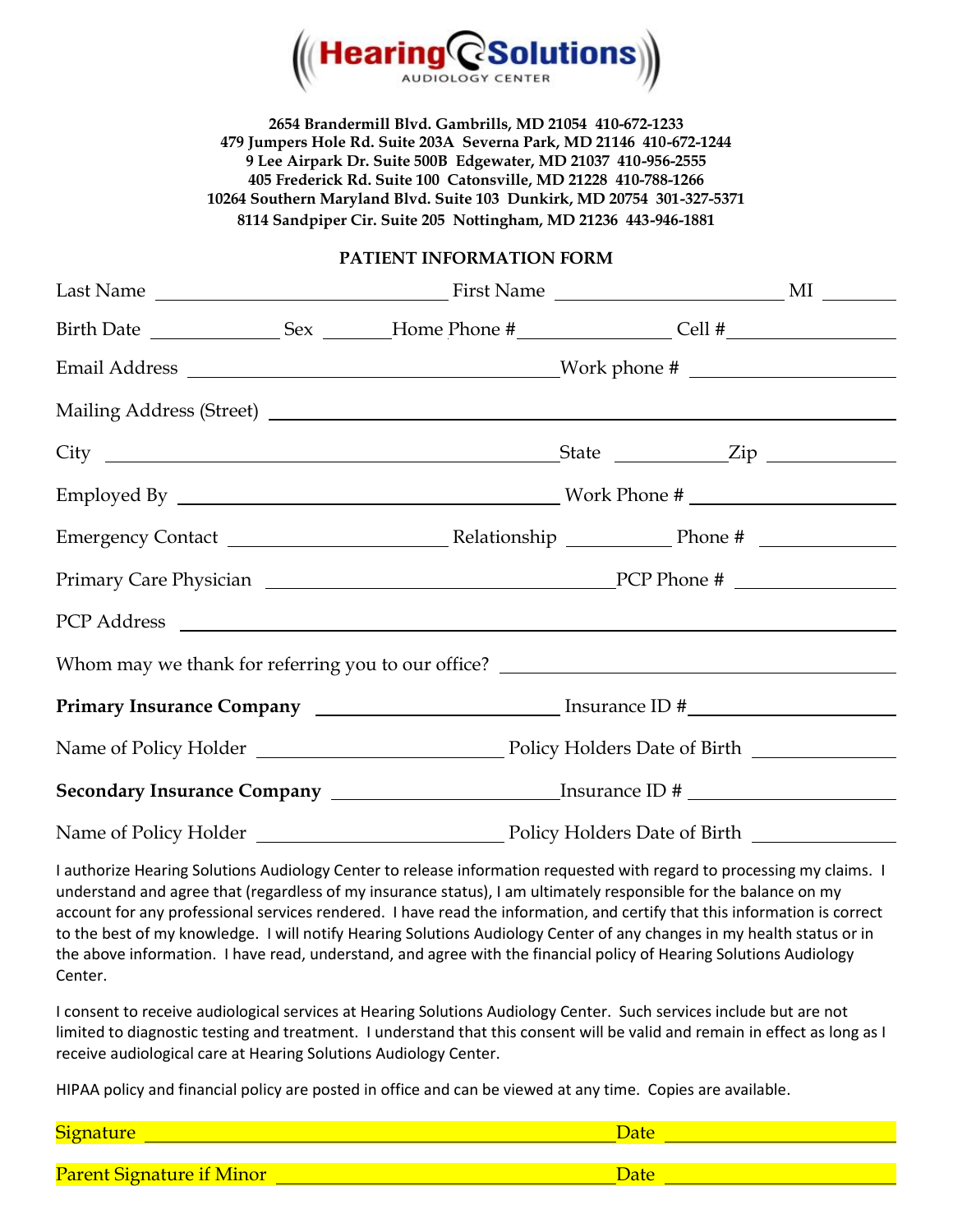## **Hearing Solutions Audiology Center Medical/Audiologic History**

|                                | <b>Patient Name</b>                                                                                                                                                                                                                                                                                    |                                      | Date of Birth Age                                                                                                                                                                                                                                                                                                                              |  |  |  |
|--------------------------------|--------------------------------------------------------------------------------------------------------------------------------------------------------------------------------------------------------------------------------------------------------------------------------------------------------|--------------------------------------|------------------------------------------------------------------------------------------------------------------------------------------------------------------------------------------------------------------------------------------------------------------------------------------------------------------------------------------------|--|--|--|
|                                | Reason for today's visit?<br>REVIEW OF SYMPTOMS: (Please check/circle all that apply)                                                                                                                                                                                                                  |                                      |                                                                                                                                                                                                                                                                                                                                                |  |  |  |
| $\Box$<br>0<br>0               | □ Unexplained Weight Loss/Gain, Fatigue<br>Hay Fever, Allergies, Congestion<br>Cough, Shortness of Breath<br>Heartburn, Blood in Stool, Abdominal Pain<br>Skin Rash, Skin Cancer<br>Allergy Problems                                                                                                   | $\Box$<br>П<br>П<br>П<br>□<br>$\Box$ | Changes in Vision/Eye Health<br>Muscle or Joint Pain<br>Headaches, Fainting, Memory Loss<br><b>Bleeding Disorders</b><br><b>Anxiety or Stress</b><br>Chest pain, Edema, Irregular heartbeat                                                                                                                                                    |  |  |  |
|                                | Personal Medical History: (Please check/circle all that apply)                                                                                                                                                                                                                                         |                                      |                                                                                                                                                                                                                                                                                                                                                |  |  |  |
| $\Box$<br>0<br>$\Box$          | Heart Disease/Vascular Disease<br><b>Diabetes</b><br>Thyroid Disorder/Disease<br>Asthma/ Lung Disease<br>$\Box$ Neurologic/ Migraines / Stroke<br>$\Box$ Other $\Box$                                                                                                                                  | $\Box$                               | $\Box$ High Blood Pressure/High Cholesterol<br>Depression/Anxiety<br>Kidney/ Renal Disease<br>$\Box$<br>Hematology disease/Lupus/ Anemia<br>$\Box$ Cancer Type: $\Box$<br>$\Box$ Chemotherapy $\Box$ Radiation                                                                                                                                 |  |  |  |
| <b>Hearing Health History:</b> |                                                                                                                                                                                                                                                                                                        |                                      |                                                                                                                                                                                                                                                                                                                                                |  |  |  |
| $\Box$<br>$\Box$               | □ Difficulty Hearing □ Right Ear □ Left Ear □ Both<br>Onset hearing loss □ Gradual □ Sudden onset<br>$\Box$ Family history of hearing loss $\Box$<br>Dizziness, Vertigo or Loss of Balance<br>□ Tinnitus (ringing-buzzing-hissing sound)<br>□ Right Ear □ Left Ear □ Both<br>□ Constant □ Intermittent | ◻<br>$\Box$<br>$\Box$<br>$\Box$      | History of trauma to the head<br>History of noise exposure<br>Type: Military, Firearms, Music, Construction, 1986<br>Do you wear hearing instruments? □YES □ NO<br>If yes type and the state of the state of the state of the state of the state of the state of the state of the<br>Have you ever used hearing instruments before? □ Yes □ No |  |  |  |
|                                | Allergy: List any allergies to medications, latex, etc.                                                                                                                                                                                                                                                |                                      |                                                                                                                                                                                                                                                                                                                                                |  |  |  |

# **Medications** (May attach copy of list):

| <b>Medication</b> | Dosage(mg)/Route<br>(mouth, inhaled, injection) | Frequency<br>(How Often) | Purpose/Reason for<br>Medication |
|-------------------|-------------------------------------------------|--------------------------|----------------------------------|
|                   |                                                 |                          |                                  |
|                   |                                                 |                          |                                  |
|                   |                                                 |                          |                                  |
|                   |                                                 |                          |                                  |
|                   |                                                 |                          |                                  |

### **Other Pertinent Information or concerns to be addressed today:**